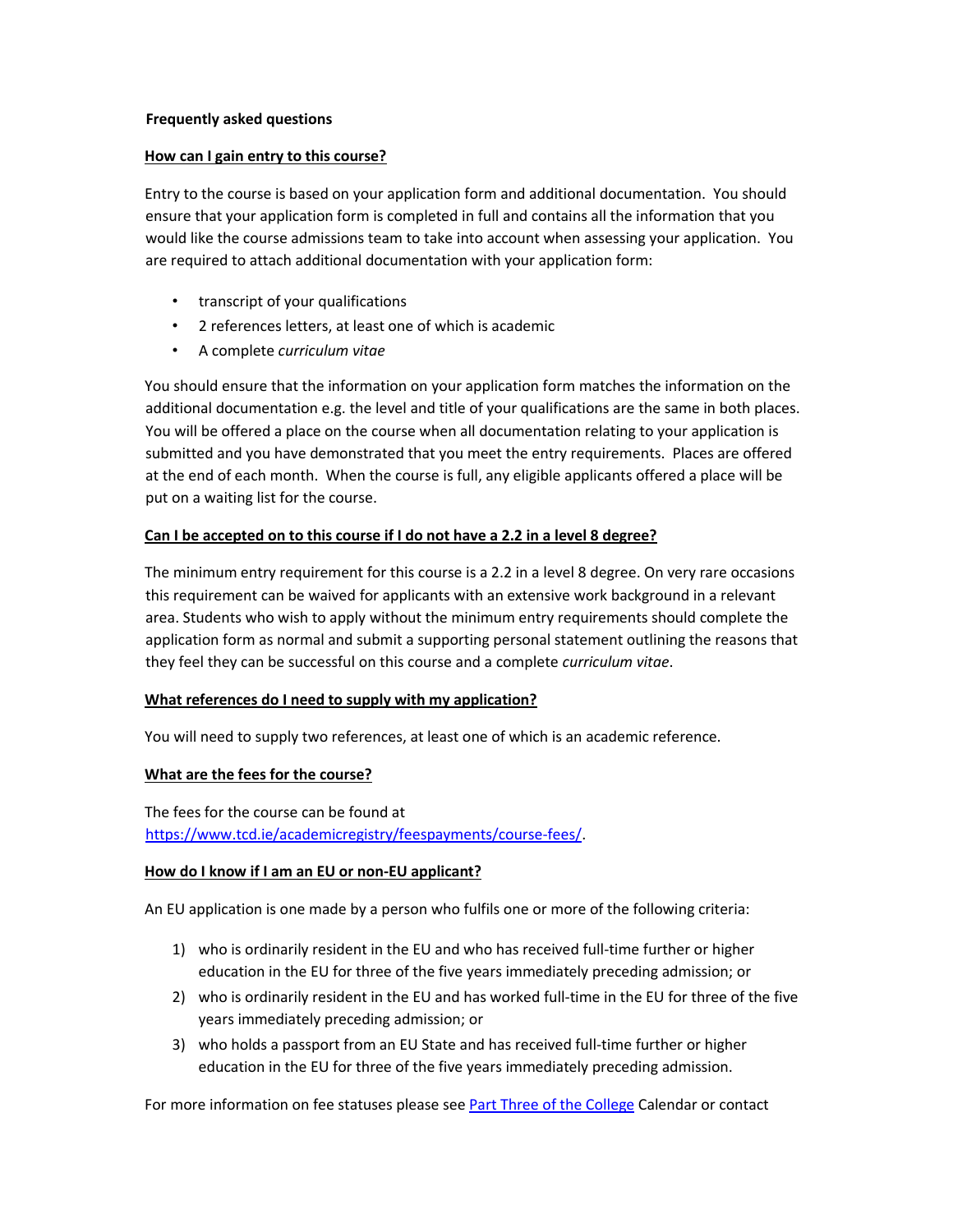### Academic Registry.

### **Is there a January admission?**

There is no admission in January. Admission is once a year, in September, and applications open the previous November.

## **Can this course be done on a part‐time basis?**

This course earns 60 ECTS credits over one academic year which is the equivalent of full‐time study. However, the nature of online learning allows students to engage with the course materials in a flexible manner studying at a time and in place that suits them. Many of our students have full‐time work or caring responsibility and still engage with the course successfully.

### **What is the workload?**

This is a postgraduate, level 9 programme which earns 60 ECTS credits over one academic year. Accordingly the workload is high and it's wise to apply for this course when you are confident you have the time and the support to participate fully. The course is both highly structured with weekly tasks and highly flexible being delivered entirely online with no requirement to attend in person on campus. Student workload varies across the term and from person to person. To stay on top of the material released each week including participation at tutorials takes approximately 10‐15 hours per week. While preparing assignments, this workload increases. There are 2‐3 assignments per term, large assignments are generally scheduled at the end of a term with smaller assignments scheduled during the term. Notification of assessment dates is given at the start of each term so there is plenty of time to arrange your schedule.

# **Is the entire course online or will I need to attend the Trinity campus?**

The entire course is online.

# **Do I need to attend all of the live tutorials?**

Participation in tutorials is beneficial to student learning as it provides a platform to ask questions and join in discussions with fellow students. For these reasons absence at the tutorials is not desirable, however, we do not require 100% attendance. When absence is unavoidable we ask students to ensure that they engage with the tasks and readings for that week.

### **What type of technology do I need access to in order to view the live sessions?**

The required equipment includes:

- 1) Internet access: It is highly recommended that students have broadband access when attending tutorials
- 2) Headset: A USB headset has proven to provide the most effective means of communication in tutorials.
- 3) Webcam: this is not essential but you might find it useful.

# **Are there any supports available for students with a disability?**